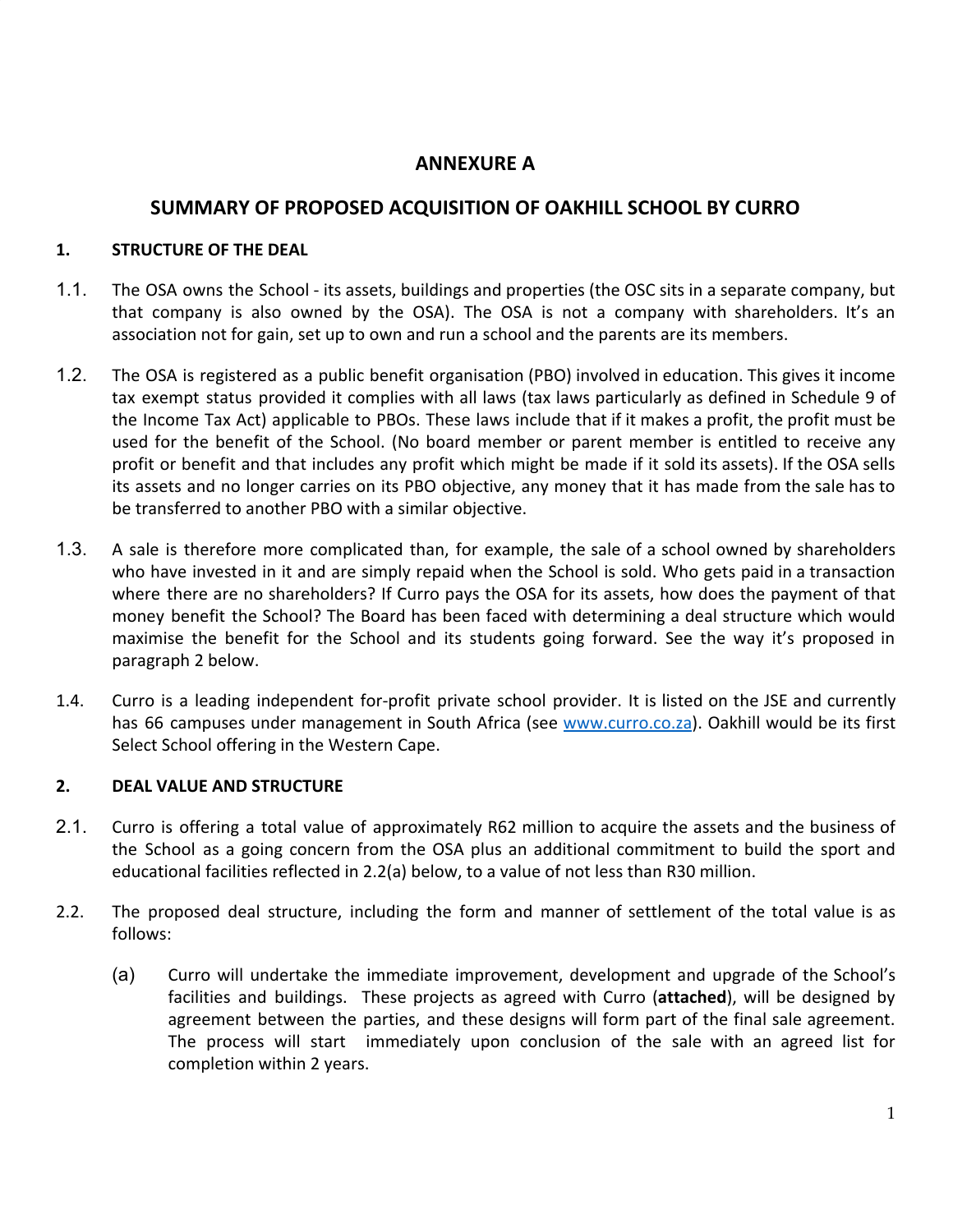- (b) R32 million for the assets and business of the School. This amount will be utilised for: settlement of all of the OSA's current liabilities and long-term borrowings excluding settlement of debentures which fall due for payment after 31 July 2019. Curro has also agreed to repay those debenture holders (including interest due to them) as they fall due for payment (R6.250 million); and
- (c) R30 million will be guaranteed by Curro to be allocated to awarding bursaries and scholarships to learners to attend Oakhill. These will be awarded over a period of 10 to 15 years and the capital amount will be increased by the same percentage as school fee increases in each year. The bursaries and scholarships will be tenable for a period of 5 years and majority of these must be awarded annually to new learners at Oakhill.

#### **3. FURTHER ASSURANCES**

Curro is acutely aware of how much the parents of the School value its unique offering and independence. It wishes to accommodate this by giving the following assurances:

- 3.1. The current ethos of the School will be preserved and remain unchanged. This will include but not be limited to the retention of the school name, website, uniform, class size limitation, religious orientation, curriculum offering and general admission policies. The School will be housed as a Curro Select School, which fits exactly into this undertaking – Select Schools are schools acquired by Curro for their unique offering, heritage, identity and ethos, all of which is valued by Curro, and which it seeks to retain;
- 3.2. Staff members will all be retained on at least the same terms as their current conditions of employment and Curro will work with the OSA to ensure maximum retention of staff;
- 3.3. Fee increases will be limited to a maximum of the educational inflation rate prevalent at the time, currently approximately 8% (this is the same basis that is currently used by the Finance Committee to determine annual increases);
- 3.4. Parents will remain involved and play a vital role in the life of the School. The parties intend to establish a committee of elected parents to operate in conjunction with Oakhill management and staff;
- 3.5. The School benefits from immediate and direct access to the Curro Group's wide array of research and development programmes, access to the latest in educational research, teacher training programmes, reduced cost benefits due to the Group's purchasing power and professional support across a wide range of services; and
- 3.6. Curro will fund an additional 6 bursaries to Grade 8 learners annually for deserving candidates who meet the entrance requirements of Oakhill and who will benefit from the Oakhill experience. These bursaries will be tenable for the duration of the learner's enrolment at the School, subject to the learner meeting the agreed bursary conditions.